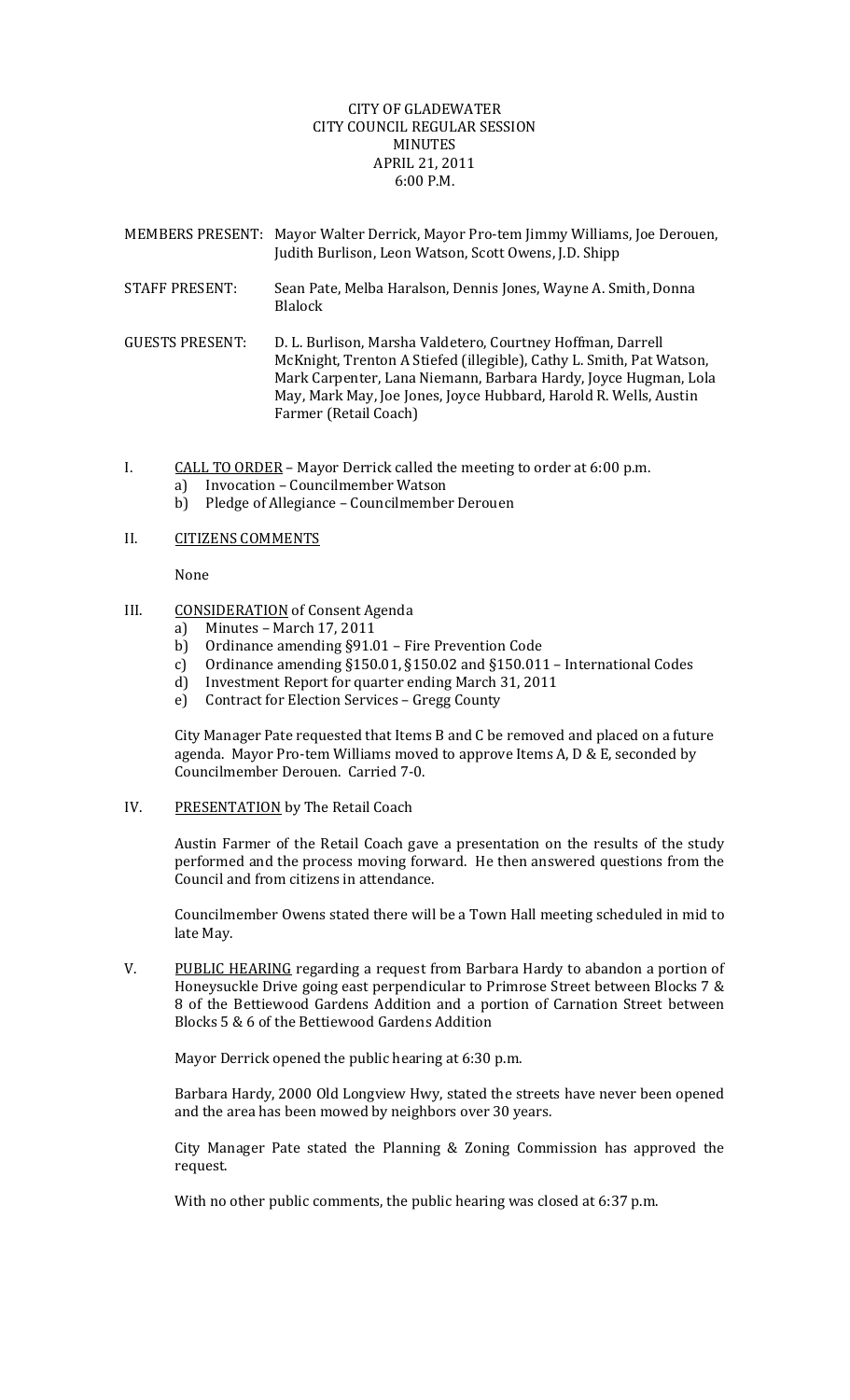VI. CONSIDERATION of a request by Barbara Hardy to abandon a portion of Honeysuckle Drive going east perpendicular to Primrose Street between Blocks 7 & 8 of the Bettiewood Gardens Addition and a portion of Carnation Street between Blocks 5 & 6 of the Bettiewood Gardens Addition

 Councilmember Owens moved to approve the request to abandon and quit claim to adjacent property owners equally. Motion was seconded by Mayor Pro-tem Williams. Carried 7‐0.

VII. CONSIDERATION of a request to abandon an alley at NCB13 between Cotton Street and West Street

City Manager Pate explained this is a matter of formality since the Dollar General store sits on top of it.

Councilmember Watson moved to approve, seconded by Councilmember Shipp. Carried 7‐0.

VIII. CONSIDERATION of hiring Gary R. Traylor & Associates for grant management services for HOME‐RSP #2010‐0022

City Manager Pate stated this is the same agreement that was pulled from last month. The fee is \$10,000 per house, which is a \$2,000 reduction per unit. Mr. Pate then recommended approval and said if applications come in before August there is no match to the City.

Councilmember Owens commented that in almost 10 years we have done a total of 45 homes, either with reconstruction or rehabilitation for a total of \$1.3 million.

Mayor Pro‐tem Williams moved to approve, seconded by Councilmember Burlison. Carried 7‐0.

IX. EXECUTIVE SESSION pursuant to Government Code §551.074 for performance evaluations of City Manager, City Secretary and Municipal Judge

The Council recessed into executive session at 6:40 p.m.

X. RECONVENE INTO OPEN SESSION and take any action necessary with regard to performance evaluations of City Manager, City Secretary and Municipal Judge

The Council reconvened into open session at 7:48 p.m. and took the following action;

- a) Councilmember Derouen offered words of appreciation for job City Manager Sean Pate has done in his first 6 months and moved to increase his salary by 2.7% CPI to be effective 10/1/11. Motion was seconded by Councilmember Burlison. Carried 7‐0.
- b) Mayor Pro‐tem Williams moved to place City Secretary Melba Haralson on Grade 22, Step 8 of the Performance Pay Plan and Salary Schedule per her request. Motion was seconded by Councilmember Watson. Carried 7‐0.
- c) Mayor Pro‐tem Williams moved to increase Municipal Judge Donna Blalock's salary by 2.7% CPI, effective 10/1/11 and increase her car allowance to \$400 per month. Motion was seconded by Councilmember Watson. Carried 7‐0.
- XI. CITY MANAGER REPORT
	- a) Grants
	- b) Special Projects
	- c) Announcements